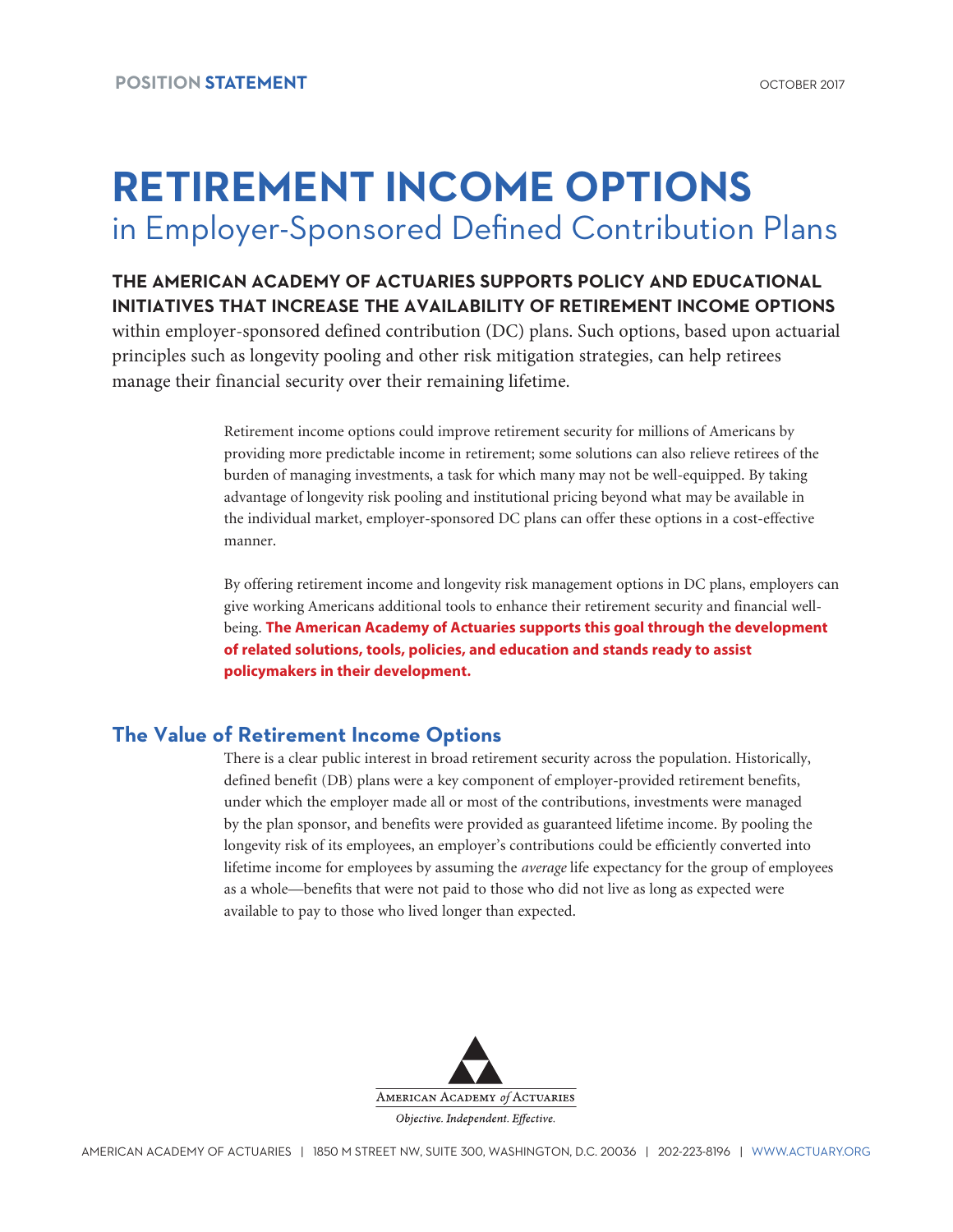With the shift to DC plans as the primary, and in many cases, the only source of employerprovided retirement benefits, participants typically receive benefits in the form of a lump sum of the accumulated account value at retirement. This requires individuals to manage their own lifetime income, investment, and longevity risks.

The [Actuaries Longevity Illustrator](http://www.longevityillustrator.org) (jointly sponsored by the American Academy of Actuaries and the Society of Actuaries) shows that the likelihood of any one individual living much longer than his or her life expectancy is significant. Without longevity risk pooling, an individual planning for this possibility would need to plan for a longer-than-average lifetime and potentially have significantly less monthly income in retirement. Similarly, without the benefit of institutional pricing, the costs to provide the desired level of income would be greater (or equivalently, the amount of income that could be obtained with a fixed account balance would be smaller).

## **Needed Solution**

Although there is no single solution to the challenge of Americans' retirement financial security, DC plan participants could benefit from lifetime income or longevity management options with respect to at least a portion of the account balance. These options could be permitted or encouraged through guidance from the Department of Labor (DOL) and provided by employers, insurance companies, fund managers, and others.

One of the principal risks in managing retirement income—longevity risk—is that income might not last a lifetime. An annuity option that provides a lifetime income—a specified income as long as the retiree lives—addresses this risk precisely. Such an approach not only provides longevity protection but also typically relieves the retiree of investment risk. Another approach to lifetime income is an option to withdraw specified amounts or percentages of the account balance annually; however, the retiree bears some risk that the assets may be depleted or the amount of the income may be unpredictable. These "structured withdrawal" programs, although not specifically incorporating longevity risk pooling, can include features that provide cost-effective flexibility and income management, such as periodic re-evaluation and adjustment, discipline, and institutional pricing.

Safe harbors, enabling legislation, and other regulations are needed to cover areas such as selecting providers, developing solutions, educating employees, and implementing income strategies to minimize plan sponsor fiduciary concerns. Providers and employers will need to partner to develop appropriate solutions and educate employees about the options and opportunities available to them.

Although the DOL currently offers safe harbor guidance for including annuities within DC plans, many plan sponsors believe the guidance still exposes them to some fiduciary risk and, consequently, have not taken advantage of this guidance. There are currently no DOL safe harbors governing structured withdrawal programs. Clear safe harbors could encourage more employers to include income options within DC plans.